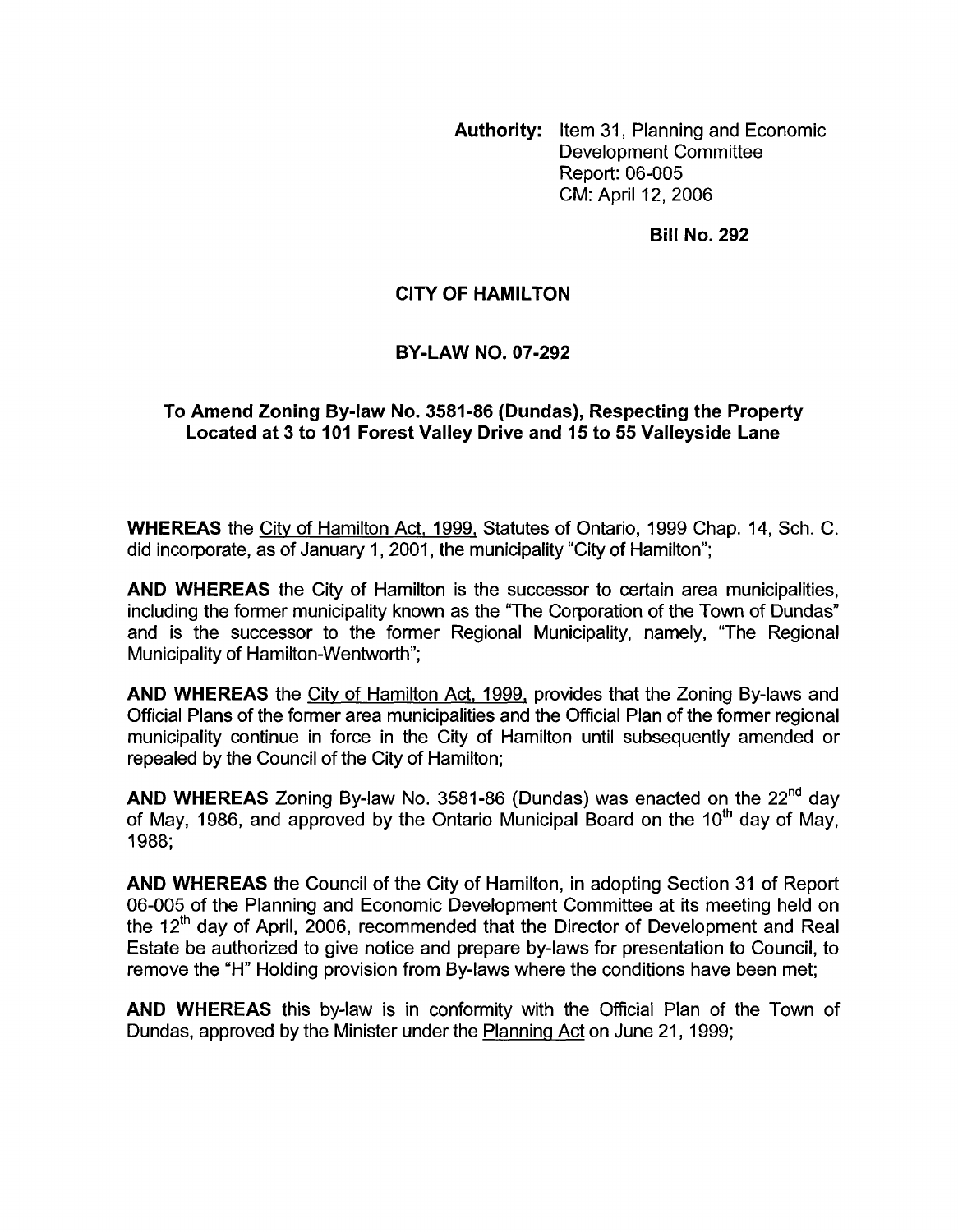**NOW THEREFORE** the Council of the City of Hamilton enacts as follows:

- 1. That Schedule "T" (Morden), appended to and forming part of By-law No. 3581-86 (Dundas) is amended by changing the zoning from the Holding-Low to Medium Density Multiple Dwelling "H-RMI" Zone to the Low to Medium Density Multiple Dwelling "RMI" Zone, the extent and boundaries of which are shown on a plan hereto annexed as Schedule "A".
- 2. **All** other regulations of the Low to Medium Density Multiple Dwelling "RMI" Zone, and any other General Provision of Zoning By-law No. 3581-86 (Dundas), shall continue to apply.
- 3. The Clerk is hereby authorized and directed to proceed with the giving of notice of the passing of this by-law, in accordance with the Planning Act.

**PASSED and ENACTED this 10<sup>th</sup> day of October, 2007.** 

Fred Eisenberger ose Acting City Clerk Mayor

ZAH-07-012